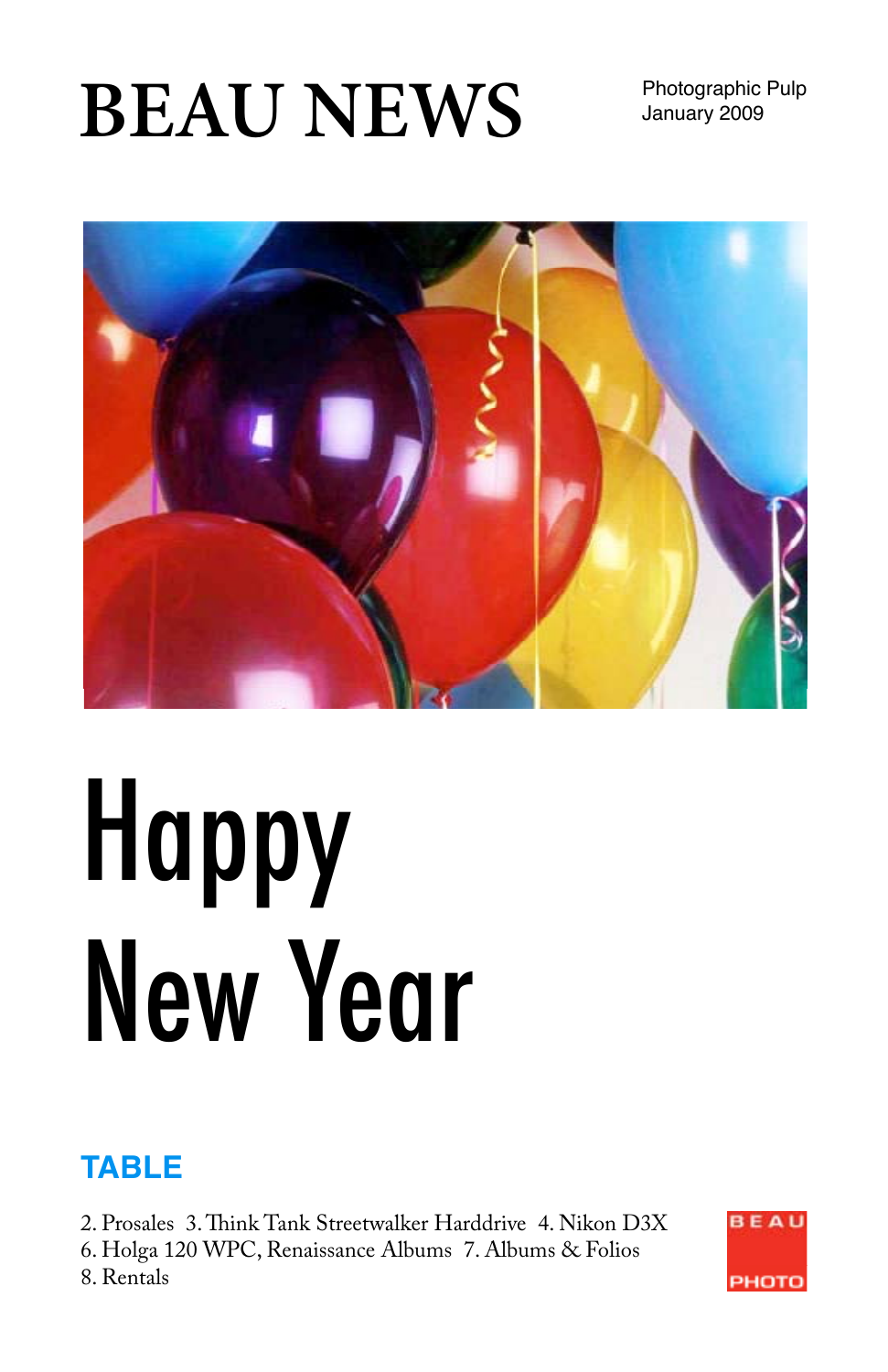#### **PRO SALES**

#### **New Year Resolution**

As this is the time of year when everyone is making New Years resolutions I thought I would tell you about mine for ProSales. The beginning of the new year will be the launch of a completely revamped Used and Consignment listing on our website. It has been something I have put off for too long now and in the new year I will dedicate time to bringing it upto-date.

The new pages will include the most current listings as well as special sale items and a new feature I would like to introduce called B-bay where unique one of a kind items are auctioned off to the highest bidder, the details of that have yet to be worked out.

I welcome all suggestions from you our valued customers to make the used page more informative and user friendly. Tell me what you would like to see and I will try to put it into use.

#### **January Blow-out Sale**

All Used camera equipment will be on sale in the month of January, with savings of up to 30%. Items will be discounted on an individual basis. So I will not list them here, you will just have to come in and score these great deals. This sale is on Useditems only not on Consignment. So don't delay come on in the first week we get back and take home a great deal.

Finally I wish all of you a very Happy and Successful New Year!

#### **THINK TANK**

The boys & gals at Think Tank have designed a bunch of new and interesting bags aimed at the shooter who work in urban or crowded environments. The first one is the **Streetwalker Harddrive.** This slim, lightweight backpack that also holds a 15" laptop, as well as a pro-size DSLR and a 70-200mm f2.8 lens with hood attached. <sup>2</sup>

*Jason*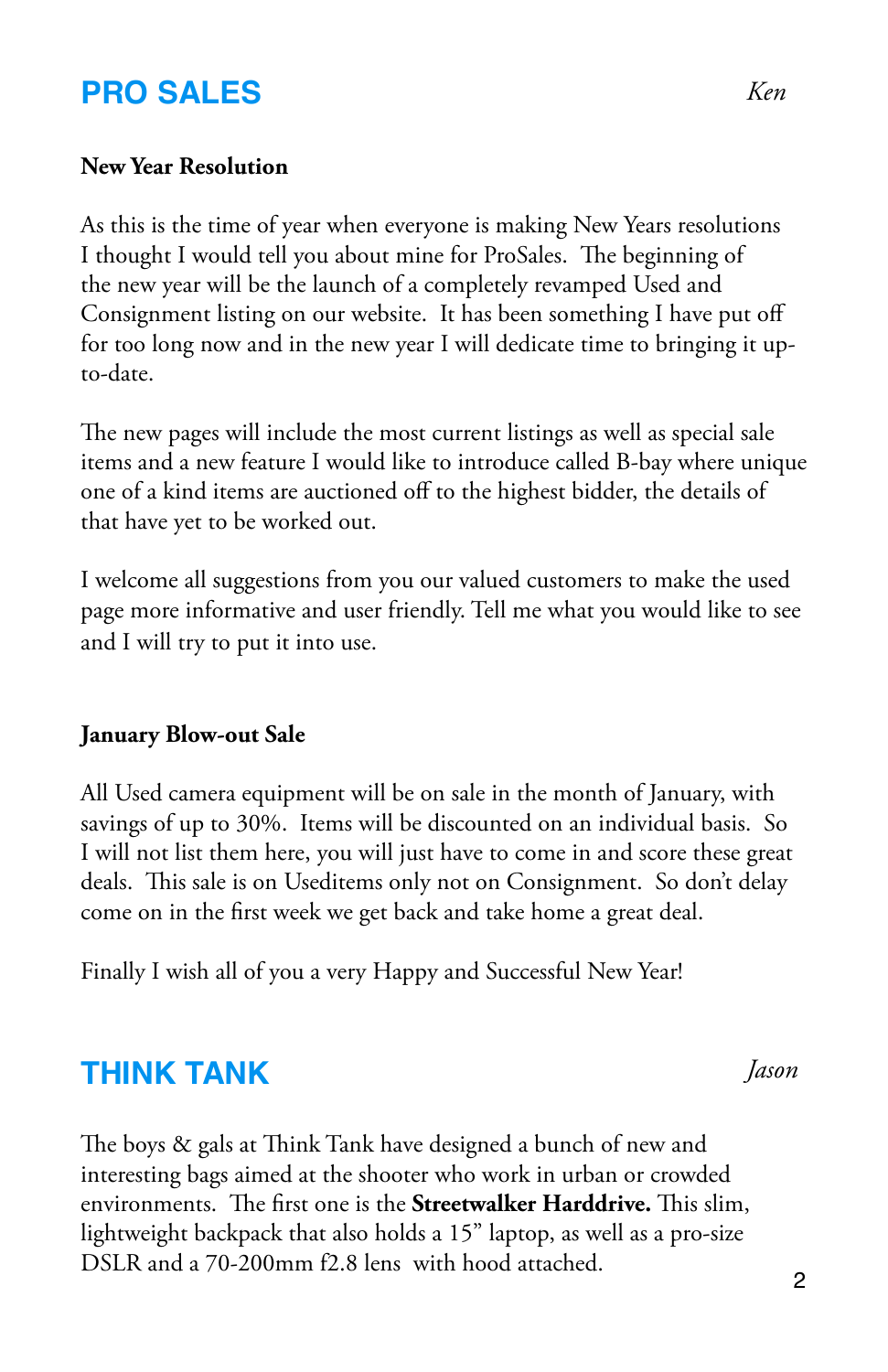Here are some of its' features:

- Designed to hold most 15" laptops.
- Holds Pro-size SLR and 70-200 2.8 attached with hood in position.
- Carries monopods and tripods in the bottom front poclet.
- Additional tripod cup for larger tripods.
- A Pro Speed Belt (sold separately) can be attached.
- Contoured harness for men and women with air channel.
- Removable seam-sealed rain cover.
- Upper organizer pocket for pens, memory cards, passports, and more.
- Two side pockets and two stretch pockets.
- Removable webbing waistbelt detaches easily.
- Shoulder harness pockets, D Rings, and sternum strap.
- Clear business card holder for quick identification.
- Sold separately Camera Support Straps



**Think Tank Streetwalker Harddrive** \$178.95



**Think Tank Urban Disguise 35** \$148.95

The **Urban Disguise 35** is the perfect size for photographers on the go, since it holds up to a 13.3" laptop with a standard-size SLR or up to a 10" laptop with a Pro-size SLR with lens attached. It features a large opening for easy access to equipment and can be attached to a roller. It can be used as a backpack with the Shoulder Harness (sold separately).

The Urban Disguise shoulder bags allow you to travel in style and protect your valuable equipment without attracting attention to yourself as a photographer.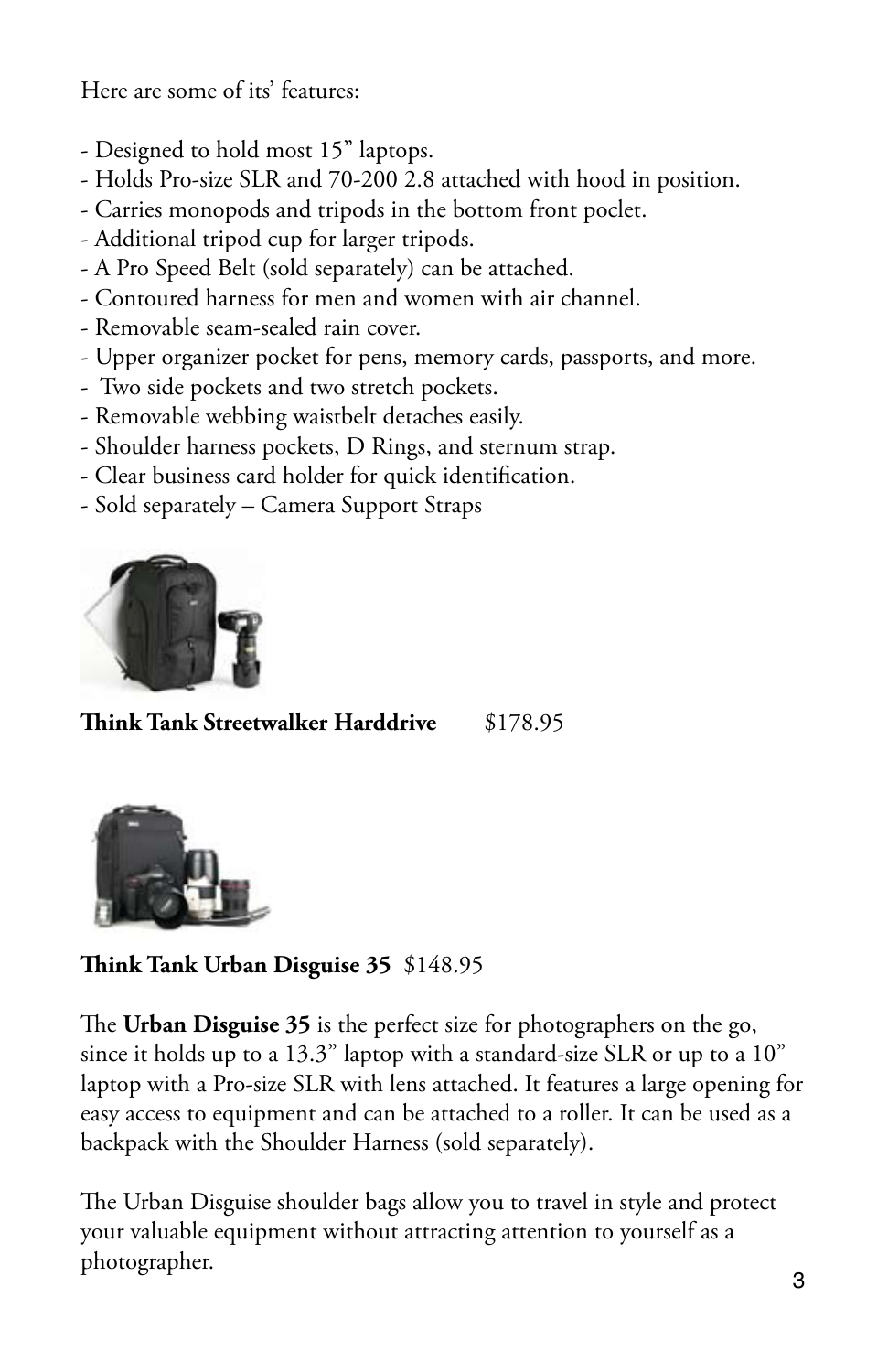## **DIGITAL**

#### **NEW! Nikon D3X Body**



What did Santa have in store this year? Well, with the timing for the release of Nikon's new flagship camera, one could almost believe Santa had something to do with it! The long wait is finally over; finally there is a high megapixel camera to satisfy the resolving power of all those brilliant new Nikon lenses you might already own – the 14- 24mm f/2.8, the 24-70mm f/2.8, the 60mm AF-S Micro and so on. Virtually all of Nikon's recent lens releases have proven themselves to be absolutely fantastic on the image quality front. Now, with the FX-Format (full-frame) D3X, you can really take advantage of them with a whopping near 25 megapixels of resolution!

Since everyone seems to be obsessed with talking about the price (heck, even "Hitler" ranted about it on YouTube!) I am going to get the bad news out of the way first... the new D3X body will cost you about \$9,400 to buy. Err... whatsat, over 9 grand? Yep. That is not a typo, the price starts with a '9', and no that is not nine-hundred something – it's 'thousands'.

I am going to summarize my impressions briefly, due to limited space in our newsletter, so **for an expanded version of this article, please visit http://www.beauphoto.com/digital/news/d3x.html** 

**Resolution:** At over 24 megapixels, with what seems to be a weak anti-aliasing filter as well, the resolution is amazing. You will see a huge improvement in detail over any other Nikon digital SLR that has come before. However, you need to carefully map out the sweet spot, as far as f-stop, of your lenses though – the resolution is high enough that a lack of lens sharpness can easily become noticeable with the D3X.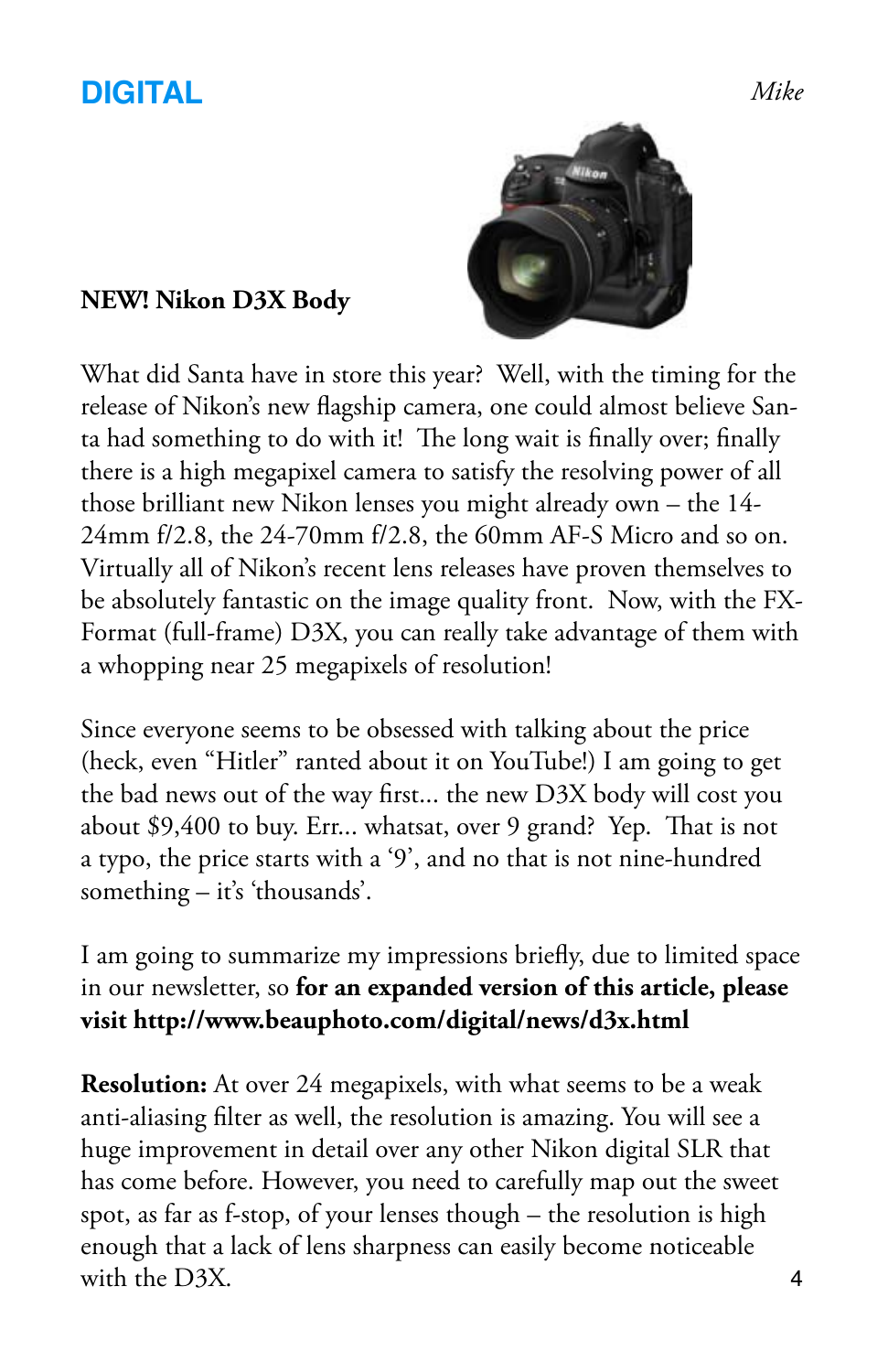**Noise:** No, the D3X is not a D3. The sensor is indeed noisier, but keep the ISO's down to 100, 200 or even 400 and you'll be very happy at the performance. If you want to shoot at a higher ISO, then reach for that D700 or D3. I would say the target market for the D3X is landscape, architectural or studio shooters, so generally high ISO is not something that is frequently needed – a tripod is generally always being used. Several second long time exposures at low ISO seem very good also, with virtually no visible noise at all. As a point of comparison, Canon's 20+ megapixel flagship, the 1Ds Mark III, has noise levels that are only slightly less but then the megapixel count is less too. Sure, Canon's new 5D Mark II is groundbreaking in combining high megapixels with low noise, but it is only a "prosumer" body. In most areas, the D3X will leave the 5D Mark III standing still: durability and weather-proofing, AF performance, viewfinder, shutter lag, TTL flash system etc.

Performance: Again, for the target market, 5 fps should be plenty. This is not generally a sports shooter's camera. As far as card write times and responsiveness of playing back images and such, it is very snappy. You'd never really notice the volumes of data the camera is pushing around, working with those huge image files. Overall, except absolute frame rates, the D3X feels very much like a D3, and that is a good thing.

**Value:** This is the tough one. If you truly need that resolution, not just want but actually need, then even at the price it is at, the D3X represents fair value. If you need to shoot a job that cannot be done on your 12 megapixel D3 or D300 for example, renting a 1Ds Mark III kit (with lenses) or a Hasselblad medium format digital system will cost you \$400 to \$700 per day. After only 13-23 days of rental, you will have paid off a D3X! If your high megapixel needs are less frequent, then renting or waiting for a more affordable high megapixel Nikon body might be in order. No, the D3X is not for everyone, but maybe it is right for you. If you need help deciding or want to know more about the D3X, please call me here. Also, I plan on having some big sample prints here from my day of shooting with the D3X, so feel free to drop by and have a look...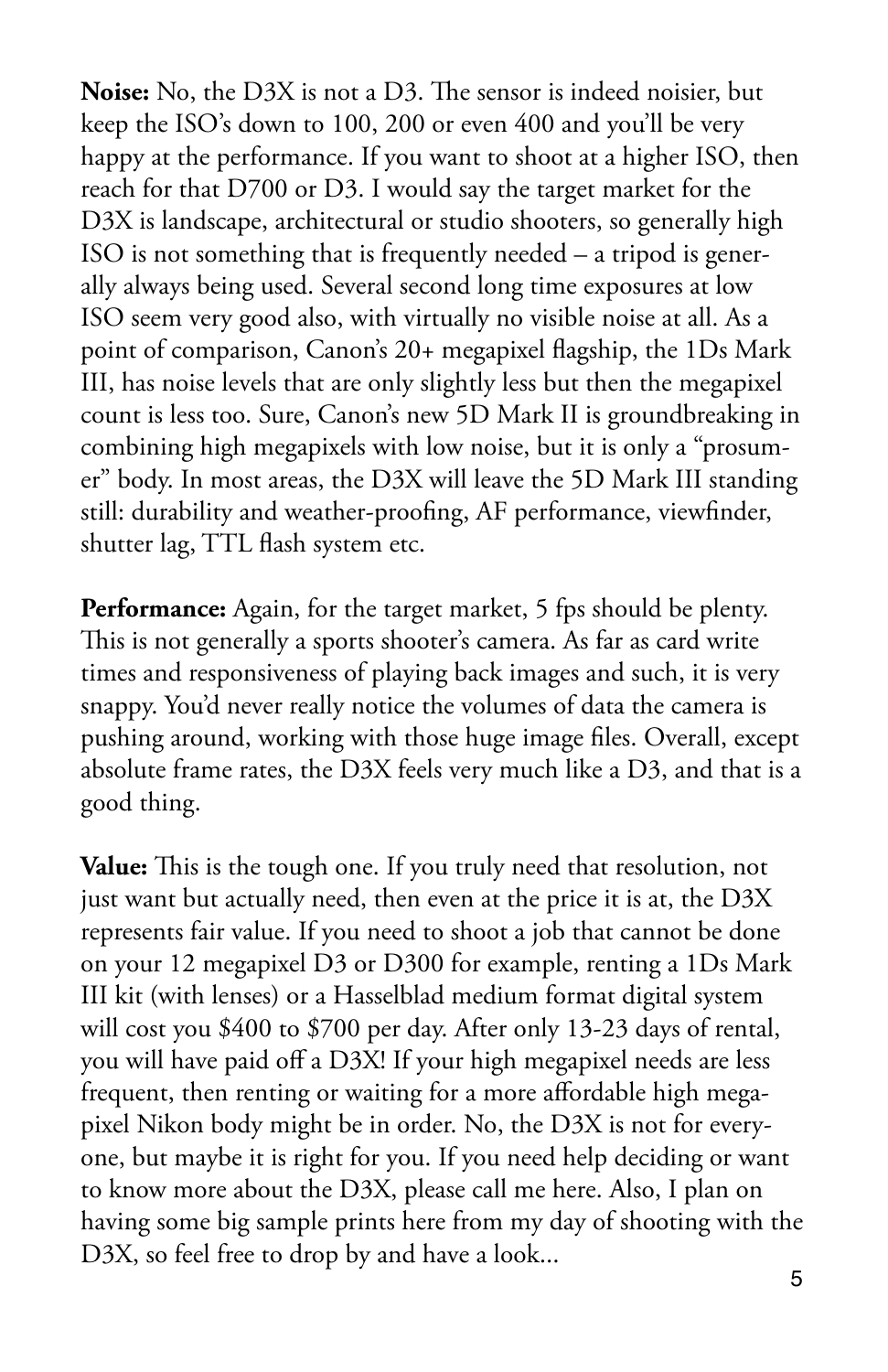#### **HOLGA 120 WPC**



The 120 WPC is the latest addition to the Holga family. This wide angle camera makes use of a pinhole instead of a plastic lens. With variable film areas of 6x9 and 6x12cm, 8 or 6 photographs can be exposed in each 120 roll of film, obtaining wide angle views in 120 degrees. The outcoming photographs have infinite depth and sharpness that is achievable by the small pinhole with an aperture of F133. A liquid level is attached on the wide top of the camera body along with two picture limit guidelines, making it easy for one to accurately line up a composition without the use of a view finder. Longer exposure time is required for the pinhole camera, and it is necessary to mount the camera on a tripod along with the use of a cable release to avoid camera shake. Like the rest of the cameras in the Holga family, experimentation is highly recommended when photographing with the Holga WPC for unique results.

Price \$51.50

Other plastic pinhole camera are available at Beau Photo, such as the Holga 120 and 135 pinhole cameras, and the lens optional Diana+/ F+(with an external flash) camera with a pinhole option.

#### **RENAISSANCE ALBUMS**

Hello everyone! Just a quick note on Renaissance albums to start out 2009.

As many of you know, due to the fluctuation in the Canadian dollar and some adjustments made by the factory (not all increases) our prices are changing this year.

As noted in the December addition of the newsletter, the new pricing will go into effect beginning with any orders that hadn't been received

*Timshel*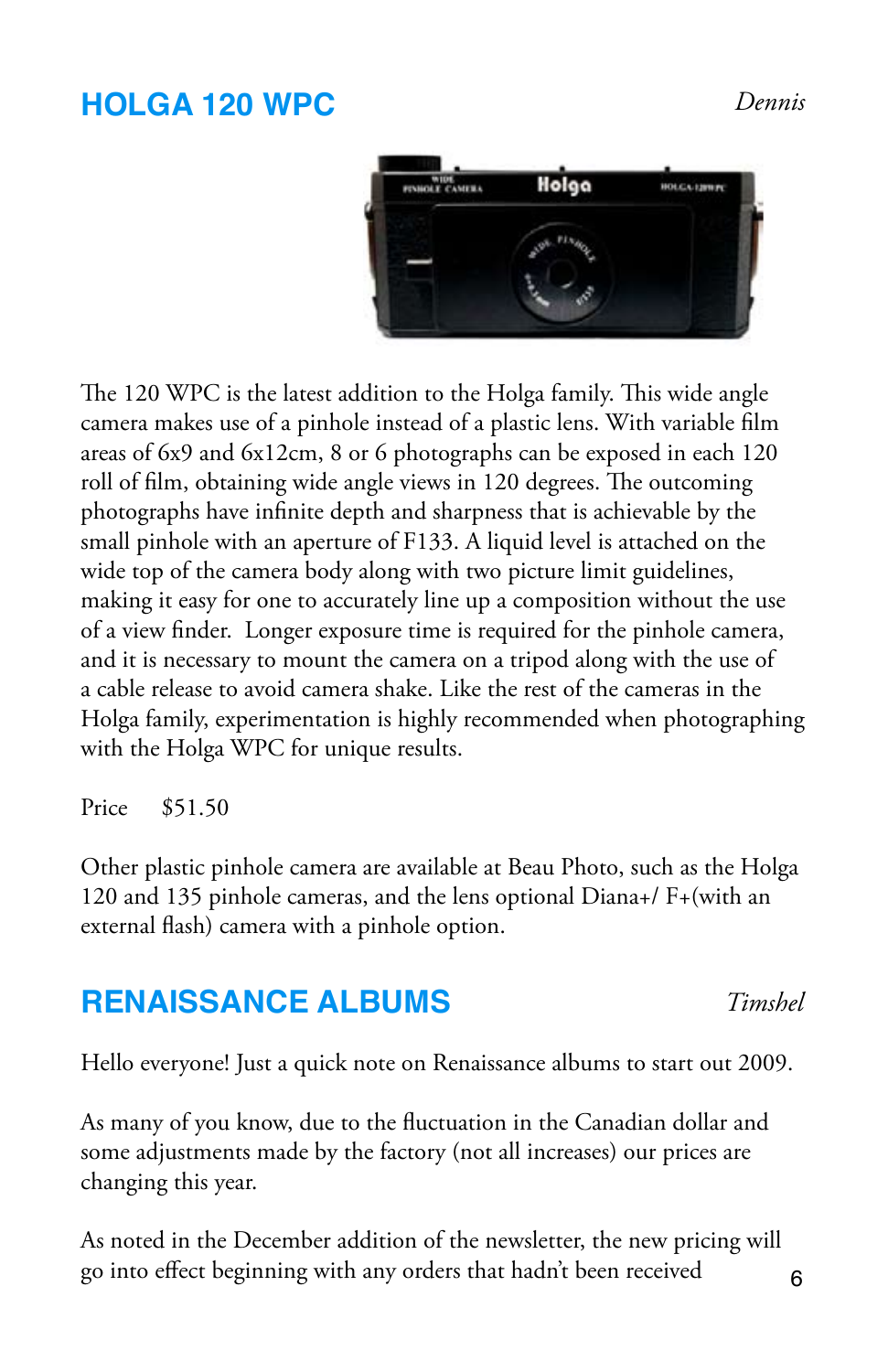by Renaissance as of their departure for the Holidays December 18th so, hopefully you managed to sneak your order in under the line. However, at the time I am writing this we still don't have the updated prices for you yet, so, here is what we can do.

If you want the updated Renaissance pricing for 2009 email me at Albums@BeauPhoto.com and let me know weather a PDF emailed to you will suffice or if you need a printed, hard copy, with the new catalog, which we are expecting to arrive sometime in February. (please include your mailing address!)

In the mean time, I hope that all of you have had a lovely, refreshing winter holiday, and I look forward to hearing about all of your resolutions!

### **ALBUMS & FOLIOS**

Happy New Year, everyone! I hope you had a warm and wonderful holiday, and that Santa brought you everything you wanted and deserved! ( I LOVED my lump of coal...it was BEAU-tiful.)

As is usual at this time of year, we've received price updates from some of our manufacturers, and more are expected in the next couple of weeks. Please let us know if you'd like an update to your Beau Photo Catalogue? We'll send it out as soon as we can. We've ordered new brochures from our Album and Folder manufacturers, so updated illustrations will be available shortly.

If you see anything in the TAP brochure that you'd like to test, please advise. Be aware that some items can be ordered by case quantity only, but I can always request a sample of a mount so you can assess how it would enhance your presentation. Albums and folios can be ordered individually, so you wouldn't be obligated to order a case of 10 or 12 (or so) items. Also, if there is a product that you think we should consider keeping in stock, please let me know. We're open to suggestions.

Looking forward to serving you in 2009..

*Barb*